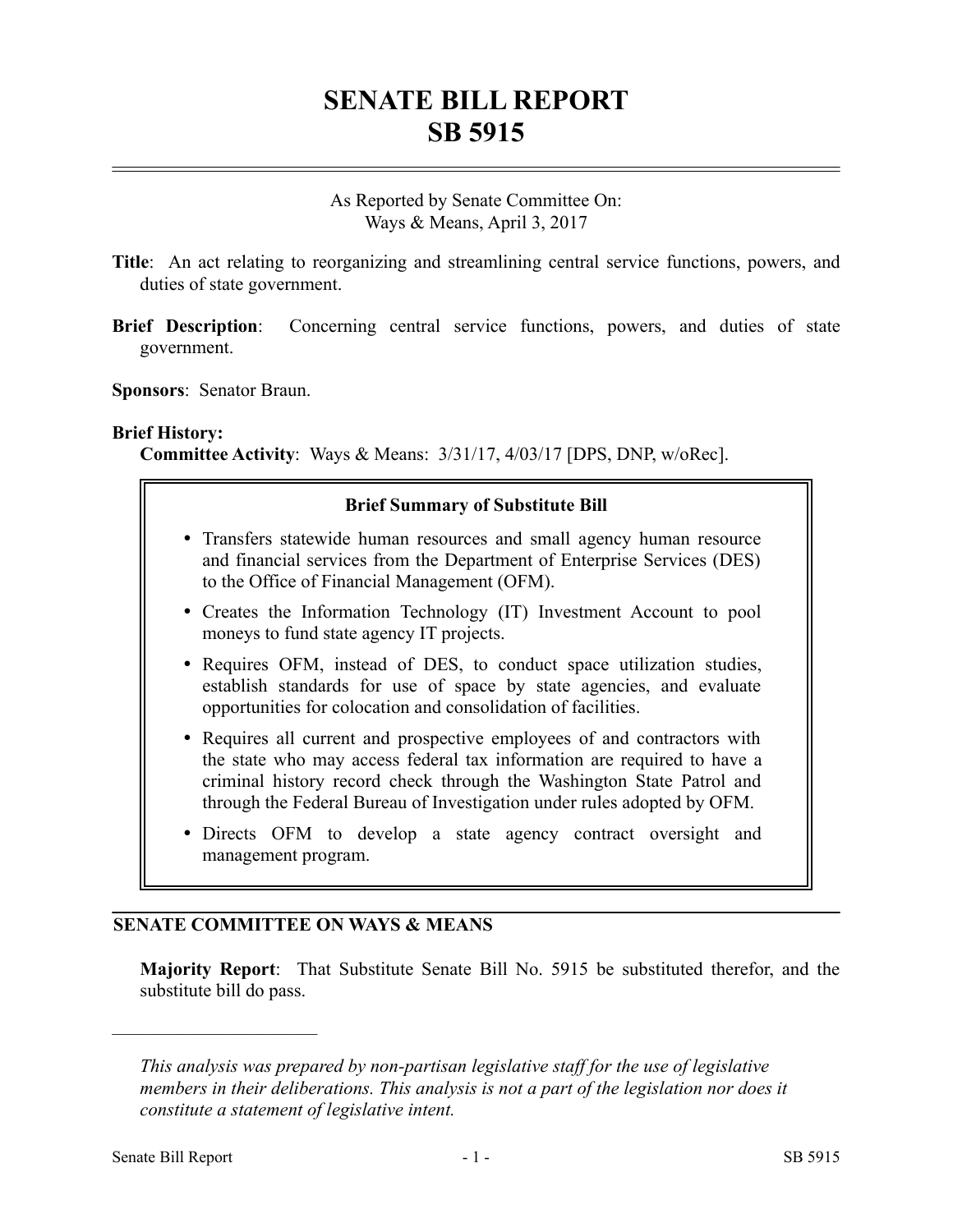Signed by Senators Braun, Chair; Brown, Vice Chair; Rossi, Vice Chair; Honeyford, Vice Chair, Capital Budget ; Bailey, Becker, Billig, Conway, Fain, Miloscia, Padden, Pedersen, Rivers, Schoesler, Warnick and Zeiger.

#### **Minority Report**: Do not pass.

Signed by Senators Ranker, Ranking Minority Member; Carlyle and Hasegawa.

#### **Minority Report**: That it be referred without recommendation.

Signed by Senators Rolfes, Assistant Ranking Minority Member, Operating Budget; Frockt, Assistant Ranking Minority Member, Capital Budget; Darneille and Keiser.

**Staff**: Julie Murray (786-7711)

**Background**: The Office of the Chief Information Officer (OCIO). The OCIO is responsible for the preparation and implementation of a strategic IT plan and enterprise architecture for the state. The OCIO works toward standardization and consolidation of IT infrastructure, establishes standards and policies for enterprise architecture, educates and informs the state on IT matters, evaluates current IT spending and budget requests, and oversees major IT projects, including procurements. The Chief Information Officer (CIO) directs the OCIO and is appointed by the Governor subject to Senate confirmation.

Consolidated Technology Services (CTS). CTS provides a variety of services to state and local agencies including telecommunications and computing services; procurement of technology equipment through master contracts; and IT support functions such as server hosting and network administration, telephony, security administration, and email. The CIO also serves as director of CTS.

The Department of Enterprise Services. DES, an executive branch agency, is tasked with providing products and services to support state agencies, other governmental entities, and nonprofits. DES services include contracting support, consolidated purchasing and procurement activities, printing, consolidated mail service, fleet service, facilities and leasing management, statewide employee assistance and training programs, and small agency human resource and financial services.

The Office of Financial Management. OFM is an office within the Office of the Governor and provides statewide budget, policy, accounting, forecasting, labor relations and human resources for the executive branch. OFM ensures that state agencies comply with federal rules and regulations regarding the receipt of federal funds, cash management, and governmental accounting principles.

**Summary of Bill:** The bill as referred to committee not considered.

**Summary of Bill (First Substitute):** <u>Part I.</u> Responsibility and personnel engaged in statewide employee assistance, training, and recruitment functions are transferred from DES to OFM. Any classified employees performing these duties are transferred from DES to OFM and retain their rights under chapter 41.06, the state civil service law. The OFM Central Service Account is revised to include policy functions and other functions and services provided by the office. The OFM Central Service Account is funded by central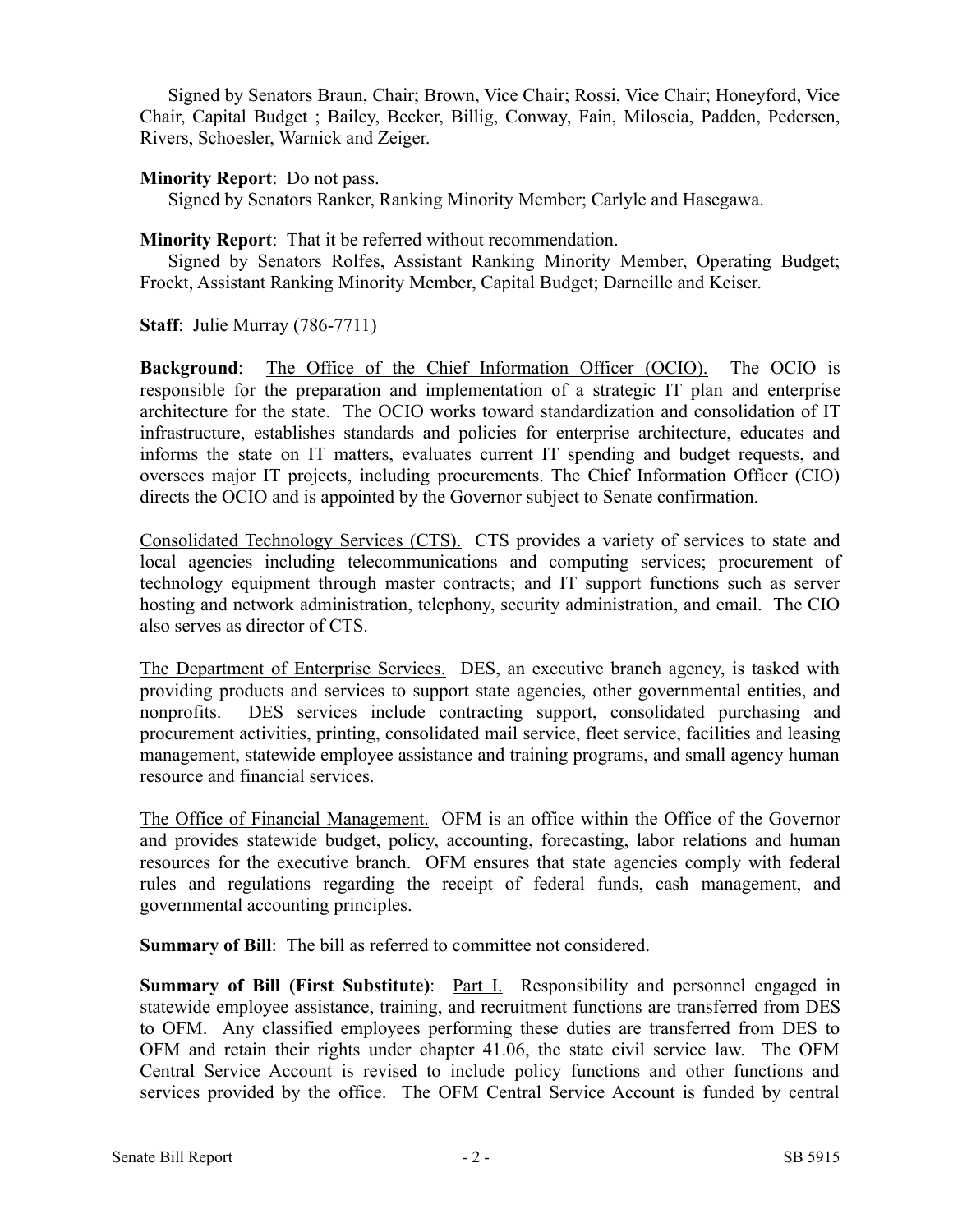service charges to state agencies according to the statewide cost allocation plan for federal funds.

Part II. The non-appropriated Information Technology Investment Account (Account) is created to fund IT projects. Agencies must apply to OFM for funds from the Account. IT projects funded from the Account are subject to additional review and scrutiny by the OCIO and OFM.

Part III. OFM, instead of DES, is required to conduct the space utilization studies, establish the standards for use of space by state agencies, and evaluate opportunities for colocation and consolidation state facilities in the same geographic area. DES is not required to adopt facility efficiency standards, grant exemptions from those standards, or report those exemptions to the OFM and legislative committees. For OFM's inventory system, state agencies are required to report data regarding use of space for office facilities. The state Liquor Control Board liquor stores and warehouses are removed from statutes governing state properties.

Part IV. All current and prospective employees of the state and contractors with the state who are or may be authorized by the agency for which they are employed to access federal tax information, are required to have a criminal history record check through the Washington State Patrol criminal identification system and through the Federal Bureau of Investigation. OFM may adopt rules to implement this requirement. OFM is directed to develop a state agency contract oversight and management program to conduct or oversee large, complex, or legislatively directed procurements. The program will also conduct compliance review state agency contract management activities and will first concentrate on reviewing managed care, Medicaid, and information technology contracts. OFM will report annually to the Governor and the appropriate committees of the Legislature on its state agency contract review activities.

## **EFFECT OF CHANGES MADE BY WAYS & MEANS COMMITTEE (First Substitute)**:

- With the exception of the IT Investment Account, provisions related to modifying IT functions between DES and CTS are removed.
- Creation of IT Investment Account is made immediately upon passage of bill.
- Requires an annual report on OFM's state agency contract review activities.

## **Appropriation**: None.

**Fiscal Note**: Requested on March 30, 2017.

## **Creates Committee/Commission/Task Force that includes Legislative members**: No.

**Effective Date**: The bill contains an emergency clause. Section 201 to create the nonappropriated Information Technology Investment Account takes effect immediately upon passage of the bill; the remainder of the bill takes effect on July 1, 2017.